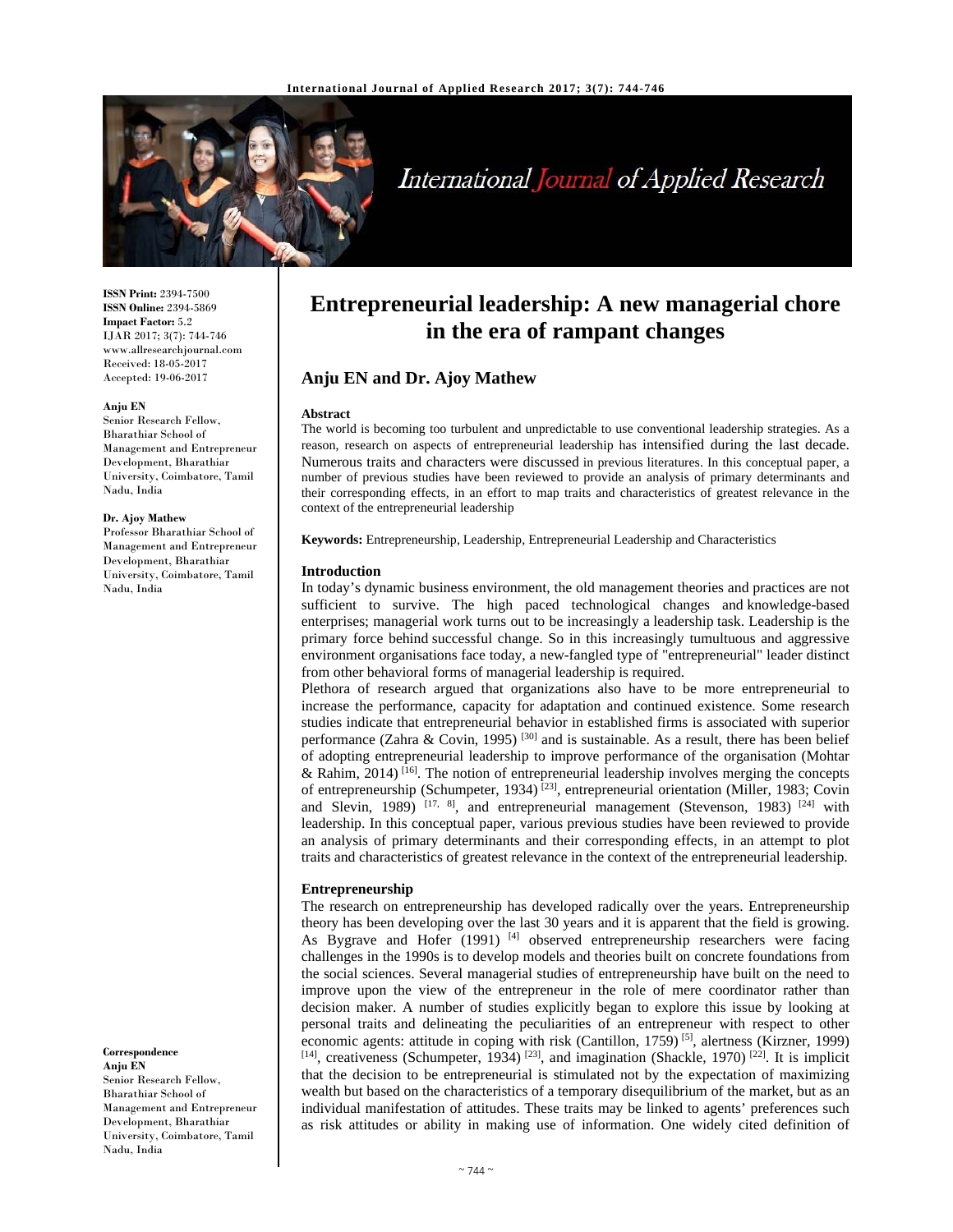generalentrepreneurship is the quest of opportunity

#### **Leadership**

As a single domain, leadership has more models and theories than any other area in the behavioral sciences (Hunt & Dodge,  $2000$ <sup>[12]</sup>. Research in this domain has been traced as far back as ancient civilizations (Peterson & Hunt, 1997) [19], with leaders serving as symbols in the Old and New Testaments, the Upanishads, the classics of Greece and Rome, and the Icelandic sagas. From the 20th century, leadership has enjoyed systematic scholarly attention consistently. Accompanying the huge amount of modern leadership models is the multitude of definitions for the phenomenon. Over 40 years ago, Bennis (1959) [1] discussed the complexity and slipperiness of the leadership construct that had an endless proliferation of terms without any clear definition where there are abundant definitions of leadership as those who have studied it. Research in this domain has been traced as far back as ancient civilizations (Peterson & Hunt, 1997)<sup>[19]</sup>, with leaders serving as symbols in the Old and New Testaments, the Upanishads, the classics of Greece and Rome, and the Icelandic sagas.

Over 40 years ago, Bennis (1959) <sup>[1]</sup> discussed the complexity and ambiguousness of the leadership construct that had an endless propagation of terms without any clear definition. In spite of these challenges, leadership is at present is considered as a matured field (Hunt & Dodge,  $2000$ )  $[12]$ . General leadership, by another widely quoted definition, consists of strategic vision coupled with the ability to influence and motivate others through the systems, processes and culture of an organisation (Kotter, 1990)<sup>[15]</sup>. It is viewed as a social influence process whereby a "leader" attempts to influence the activities of individuals and groups.

## **Entrepreneurial leadership**

Scholars from both fields have begun to acknowledge that leadership and entrepreneurship are concepts with many commonalities (Kempster & Cope, 2010; Vecchio, 2003)<sup>[13,</sup> <sup>28]</sup>. A comprehensive review of the juncture of leadership and entrepreneurship research concludes that the two fields "converge and have traversed historically" a similar path and can therefore learn from each other (Cogliser & Brigham, 2004)<sup>[6]</sup>. As a result, leadership researchers have started incorporating entrepreneurial qualities in organisational leadership research (Gupta, *et al*., 2004) [9], and entrepreneurship researchers are increasingly drawing on leadership studies. It is now emerging as a new paradigm based on "cross-fertilization" between the two fields. McGrath and Macmillan 2000 who is to advocate entrepreneurial leadership and was conceptualised that the increased uncertainty and competitive pressures in the globalised dynamic market require a new form of leader. Thus, they gave the description of the 'entrepreneurial leader' as the one who has an apt 'entrepreneurial' approach and precisely the ability to keep themselves abreast with the fast changing situations and to make use of opportunities to bring in benefit for the organisation before and faster than others. In the words of Roomi and Harrison (2011) [21], 'Entrepreneurial leadership is defined as having and communicating the vision to engage teams to identify, develop and take advantage of opportunity in order to gain competitive advantage'. It entails influencing and directing

the group members toward achieving those organizational goals that involve recognizing and exploiting entrepreneurial opportunities (Maija Renko, Ayman El Tarabishy, Alan L. Carsrud, and Malin Brännback, 2015) [20]. Throughout the literature review, it was found that vision enactment (Fernald *et al*., 2005) [26] teamwork and leading change are the key function of an entrepreneurial leader. Literature also gave four dimensions of the construct of entrepreneurial leaders. These were vision, informing and communicating, accepting chaos and relationship building. It gives emphasis to take a strategic approach to entrepreneurship, which helps the entrepreneurial initiatives to support development of enhanced capabilities for continuously creating and appropriating value in the organisation. As a result, entrepreneurship can form a starting point for competitive advantage and technological growth in any types of organisation that are oriented towards leadership and excellence in the new global economy.

## **Characteristics of Entrepreneurial Leadership**

In the literature, numerous characteristics of entrepreneurial leaders are recognized as highly innovative, strong motivation to achieve set goals, enthusiastic, speedy response to an opportunity, visionary, handling of internal and external customers, and opposing hierarchy and bureaucracy (Davies & Brundrett, 2010; Hulsing, 2009)<sup>[7,</sup> 11], shows that entrepreneurial leaders are attracted by the opportunities and they have an eye for the potential product development situations. They tend work in a holistic manner which let them take care of every aspect of the process and the company. As a reason, they create value in a balanced manner. A "Big Five" set of personality factors in entrepreneurship was proposed by Vecchio  $(2003)$ <sup>[28]</sup> as propensity for risk-taking, need for achievement, need for autonomy, self-efficacy and locus of control. Tarabishy *et al*. (2005) [26] identified a combination of transformational and transactional leadership traits entrepreneurial leaders. Similarly, the traits defined by the visionary leadership theory included care, empowerment, communication, trust, confidence and vision event. A theoretical model was also developed by Van-Zyl & Mathur-Helm (2007)<sup>[27]</sup> with the similar purpose of developing and assessing the construct of entrepreneurial leadership. They chose reactiveness, innovativeness, risk-taking dimensions of entrepreneurship whereas psycho-emotive, technical and ethical dimensions of leadership. The psycho-emotive dimensions measure the social skills, whereas technical dimensions are related to the way a leader deals with the individual traits of his people. Many more characteristics besides risk, innovation, need for achievement, autonomy, self efficacy, locus of control and overconfidence have been proposed by different academic entrepreneur researchers.

## **Conclusion**

There is relation between the entrepreneur and leadership and entrepreneurial leadership and entrepreneurial leadership traits and characteristics. The magnitude of the relationship contrast between different investigations that is difficult to compare and draw conclusions. Logical and empirical arguments supporting the assumptions on